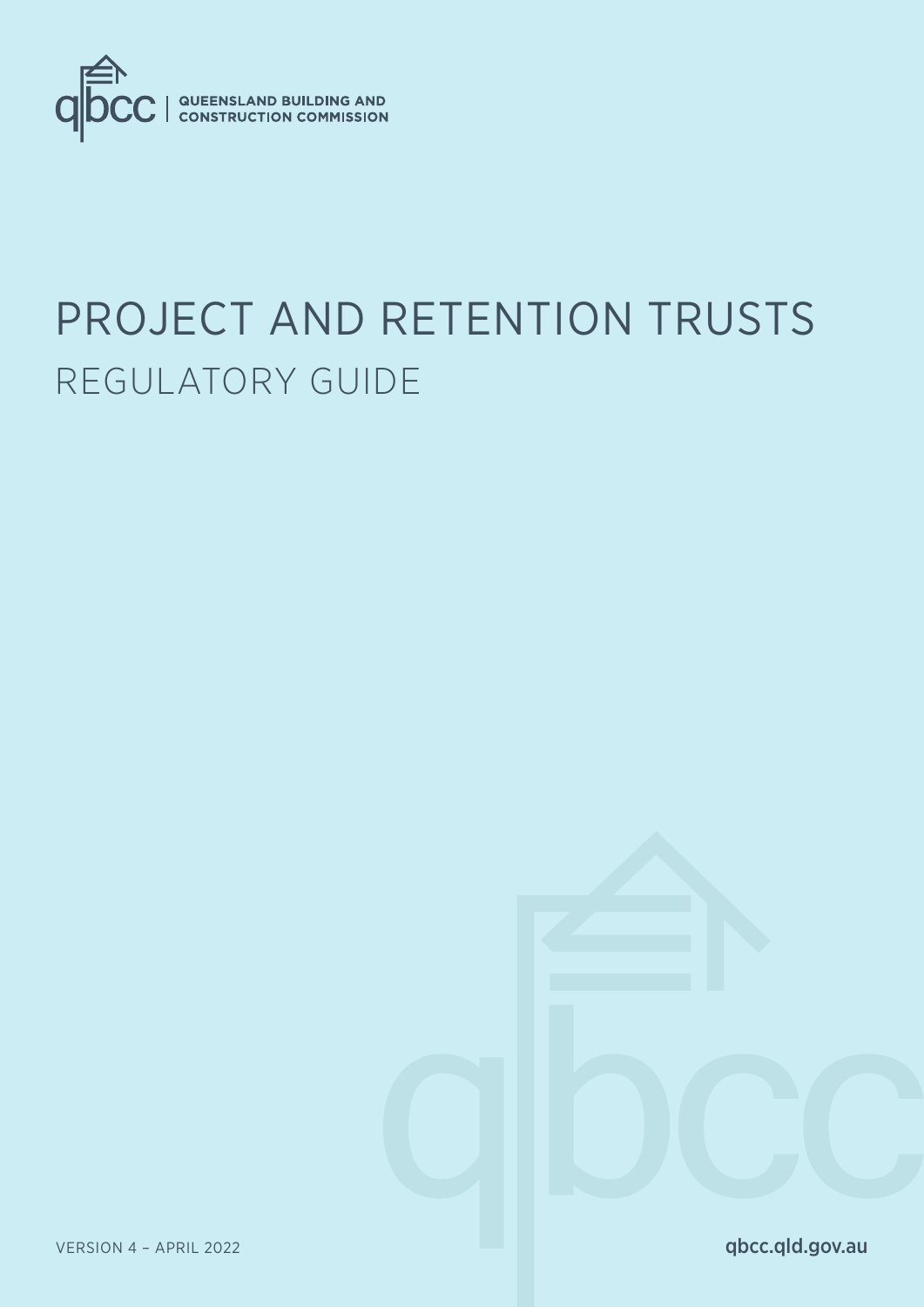### BACKGROUND AND PURPOSE OF THIS REGULATORY GUIDE

On 1 March 2021, a new trust account framework commenced under the *Building Industry Fairness (Security of Payment) Act 2017* (the Act). The framework creates statutory trusts over money paid and payable under eligible contracts with the primary aim of protecting the payment rights of subcontractors in the Queensland building and construction industry.

The trust account framework is rolling out in phases to eligible contracts. The framework is already in place for eligible contracts with State government or Hospital and Health Service principals<sup>1</sup>, where the contract price is \$1 million or more. From 1 January 2022, the framework rolls out to eligible commercial contracts in the private sector, as well as to contracts where statutory bodies, local governments and other (non-State) entities are the principal.

The QBCC has the responsibility for overseeing compliance with the trust account framework. This regulatory guide has been produced to inform parties that have obligations under the framework about the QBCC's decision-making process in relation to compliance and enforcement activities for project and retention trusts.

This document contains general statements based on typical circumstances. Where circumstances warrant a different approach, the QBCC may depart from its usual process.

<sup>1</sup> Statutory bodies may also opt in to the framework.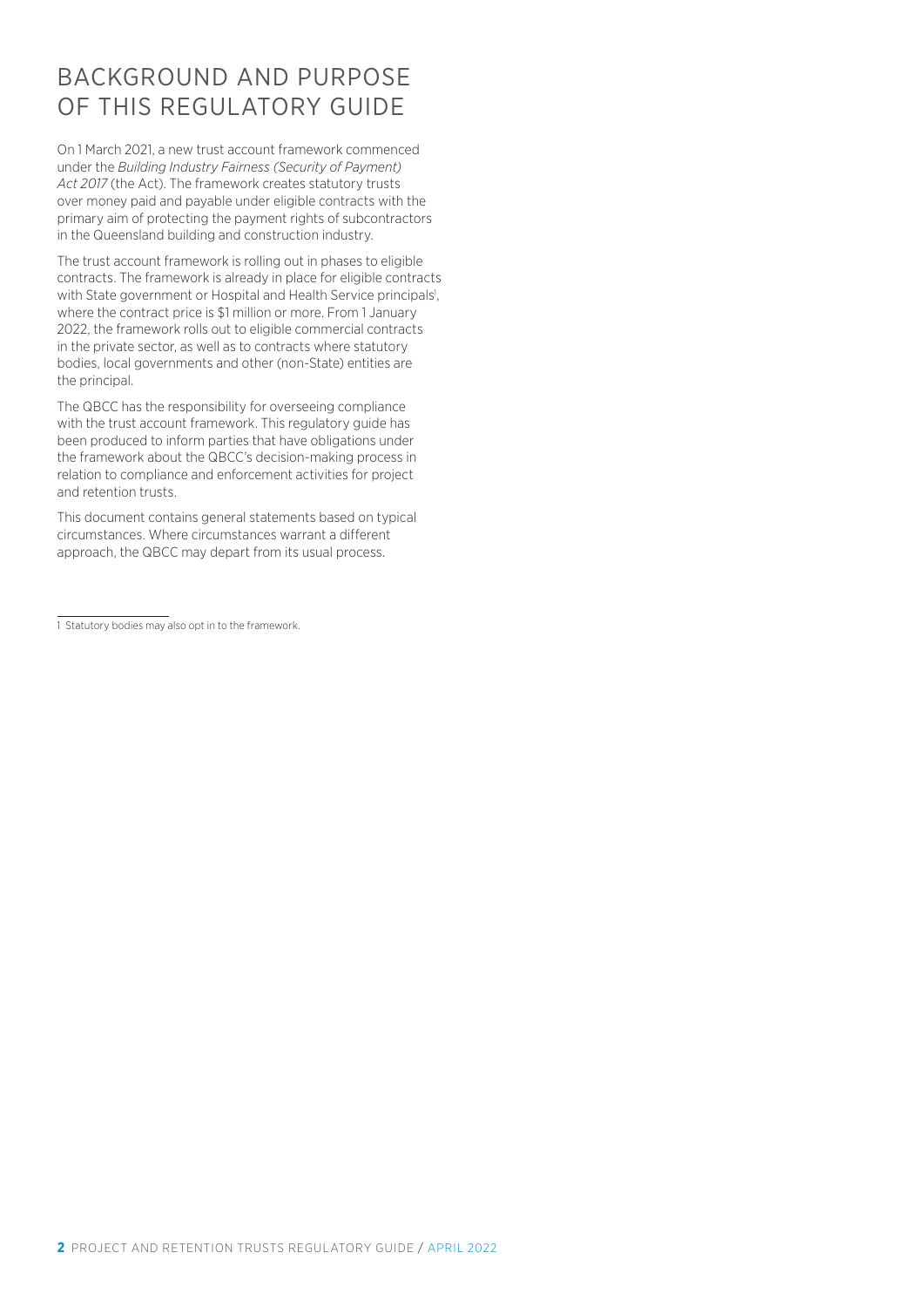## SCOPE

This regulatory guide applies to parties to eligible contracts<sup>2</sup>, that have obligations under the trust account framework, including:

- parties to State Government or Hospital and Health Service contracts valued at \$1M or more; and
- parties to other contracts valued at \$10M or more from 1 January 2022, \$3M or more from 1 April 2023, and \$1M or more from 1 October 2023; and
- parties that withhold cash retention amounts under an eligible contract under a project trust project.

#### Snapshot of project trust obligations

Money payable to head contractors<sup>3</sup> and subcontractors for work done by them for eligible contracts must be held in trust by the head contractor for the primary benefit of the subcontractors. The head contractor must open a project trust account with an approved financial institution. The principal has an obligation to ensure they deposit all contract payments into that trust account (a 'deposit obligation'). The head contractor must ensure that the trust account is operated in accordance with the Act, including ensuring that subcontractors are paid only from the trust account. The head contractor must also maintain proper records of the trust account (i.e. 'trust records').

#### Snapshot of retention trust obligations

Cash retention amounts withheld from contractual payments must be held in trust if the overarching (i.e. head) contract is an eligible contract. This includes:

- retention amounts withheld from contractor payments by a *private sector principal*;
- retention amounts withheld from subcontractor payments by a *head contractor*; and
- from 1 October 2023 (when the retention trust obligations cascade to all contract and subcontract tiers under an eligible contract) retention amounts withheld from sub-subcontractor payments by the *subcontractor* that engaged them.

The party withholding the retention amounts must open a retention trust account with an approved financial institution. They only need to have one retention trust account for all retentions they withhold. They must ensure that the retention trust account is operated in accordance with the Act, including that all retention amounts are paid into the trust account and that retentions are released/paid from the trust account. They must also maintain proper trust records.

2 'Eligible contract' refers to a contract that requires a project trust (I.e. a 'project trust contract'). Obligations under the trust account framework apply to parties to the head contract and/or its subcontracts. This document does not detail the full criteria for a project trust contract. Visit gbcc.qld.gov.au for full details.

#### Existing project bank accounts

The project bank account scheme previously established under the *Building Industry Fairness (Security of Payment) Act 2017* will continue to apply to some contracts. These contracts will have resulted from a tender process that began before 1 March 2021 (unless the head contractor has opted-in to the new trust account framework).

For the purposes of its approach to non-compliance, QBCC will treat project bank accounts in the same way as trust accounts.

#### Regulatory approach

The QBCC's regulatory approach to trust account compliance considers the likelihood and consequence of a range of contraventions. The likelihood of particular breaches occurring may guide the detection strategy, as will the overall risk, whereas the consequence of a breach is a consideration when determining the enforcement response.

The QBCC considers that parties to State Government and Hospital and Health Service contracts (the 2021 cohort) are now broadly familiar with the obligations to manage payments to and retentions withheld from subcontractors through trust accounts. Contractors tendering for these projects must meet the requirements of the prequalification system for building contractors, including in relation to on-time payment of subcontractors, and the awarded contracts generally reinforce the trust account requirements. The QBCC has also delivered trust account information sessions and is confident that head contractors in the 2021 cohort are fully aware of their obligations to open and operate trust accounts. For these reasons, the QBCC expects a low likelihood of eligible public sector contracts failing to open trust accounts as required.

Private sector contracts, which enter the trust account framework from 2022, are considered more at risk of failing to open trust accounts when required due to lower familiarity with the requirements and a possible incentive of avoiding the cost of complying with the trust account requirements. The QBCC anticipates an increased risk of non-compliance including intentional non-compliance in this cohort.

There is no indication that the cohorts will significantly differ in their awareness, ability or willingness to comply with the requirements for administering trust accounts, once they have been opened. However, given the larger number of private sector contracts expected to be captured under the framework (in comparison to public sector contracts), contraventions arising in this sector can have potentially wider-reaching consequences across industry.

The QBCC's regulatory approach will reflect these considerations, as described below.

<sup>3</sup> Any reference to a 'head contractor' also refers to a subcontractor who is a related entity to a head contractor for an eligible contract.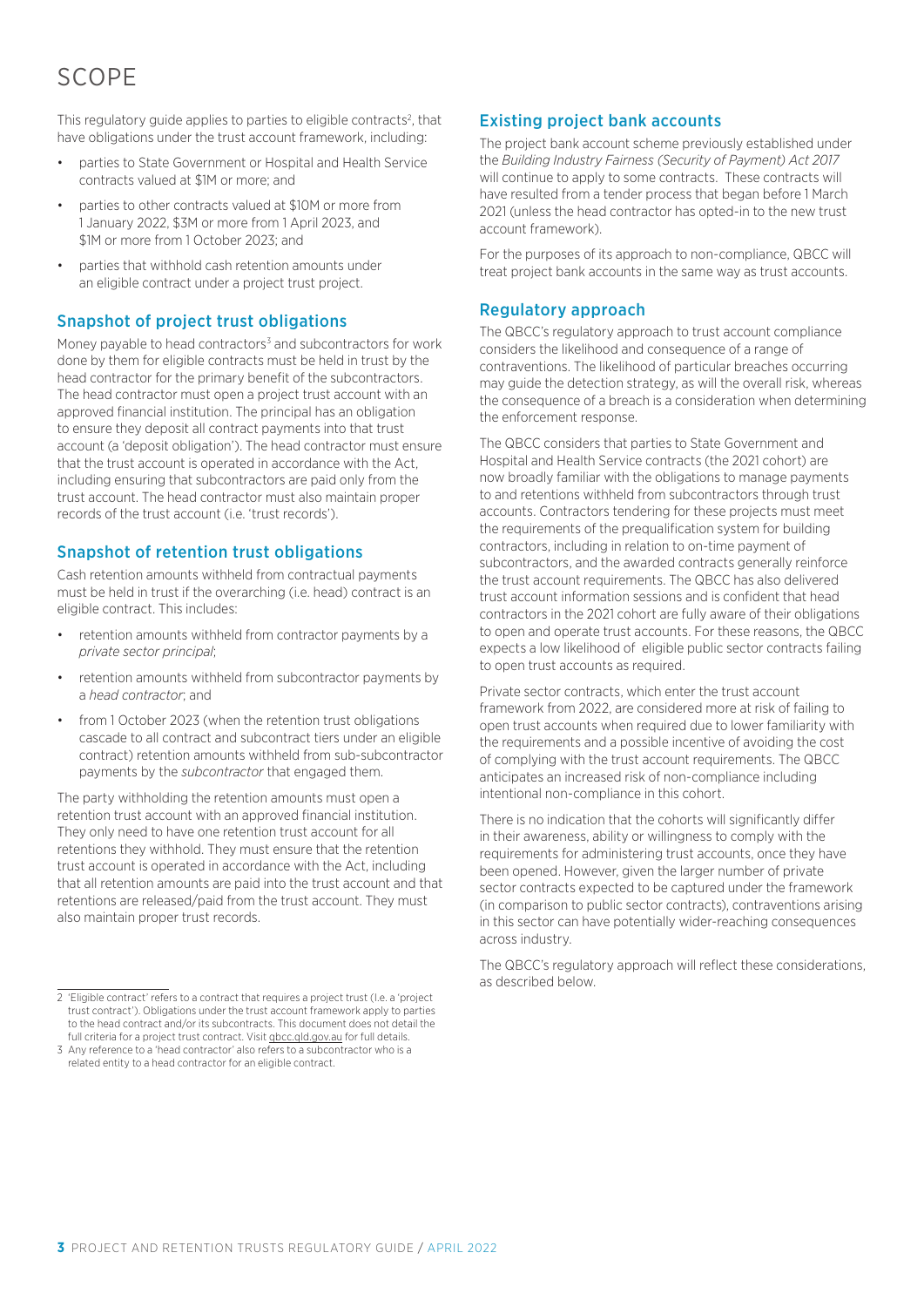#### Detecting non-compliance

There are three main ways in which non-compliance with trust account obligations is likely to come to the attention of the QBCC. The first is through complaints being made to the QBCC in relation to a contract that requires a trust account. On receipt, QBCC will assess the complaint for possible further investigation and action in line with its usual processes. Other relevant notifications of non-compliance to the QBCC (such as moneys-owed complaints or unpaid adjudication amounts) may also trigger an investigation.

The second way is through the conducting of a proactive audit under an approved audit program. QBCC is developing an approved audit program to check compliance with trust obligations. The program details, including purpose and timeframes, will be published on the QBCC website once finalised.

The QBCC also has the power to appoint a special investigator to investigate a person's compliance with their statutory requirements in relation to trust accounts, and may detect non-compliance as a result of such an investigation.

The third way non-compliance is likely to be identified is in reviewing account review reports. Account review reports are required to be submitted annually to QBCC for retention trust accounts, and may also be required by the QBCC for project trust accounts. An independent auditor will prepare the account review report and is required to report any non-compliance they identify in auditing the trust account.

Because there is a possibility that failure to open a trust account is more likely in the private sector, the QBCC may direct focused attention to that sector in attempting to detect those contraventions.

#### Responding to non-compliance

The QBCC's responses to non-compliance range in severity from education and warnings through to penalties, licence conditions/ suspension/cancellation and prosecution in court. Some of the factors that the QBCC will take into account when deciding on an appropriate and proportionate response include:

- 1. **State of mind:** Is there evidence of an intention to avoid complying with the requirements? This includes evidence of hiding information from the QBCC or being uncooperative with an audit.
- 2. **Seriousness:** Has the non-compliance caused loss to subcontractors, and if so, how much?
- 3. Scale: How many breaches have occurred, or how long has the offender been in breach without remedying?
- 4. **Systems:** Has the contractor/principal failed to put in place adequate business and accounting systems and processes (having regard to the size and operations of the offender) to ensure compliance with its obligations? Did they have access to (or the choice of) adequate systems and processes that would have allowed them to achieve compliance?
- 5. Any other relevant matters: Each situation is unique and the QBCC will consider all relevant factors in determining its regulatory response.

In instances where non-compliance is inadvertent and the obligated party has acted in good faith to achieve the intent of the framework to their best ability, the QBCC may consider taking an educative approach to responding to the non-compliance.

An example of an educative approach could be taking action to ensure that the offending party is aware of and understands its obligations, and conducting a follow up audit at a later date to check that no further non-compliance occurs.

Notwithstanding the above, ignorance does not provide a legal excuse from compliance with a party's obligations. The QBCC therefore expects that parties will make every effort to understand the new laws and comply with their obligations.

If the non-compliance appears to be more serious than an inadvertent breach, the QBCC will take stronger compliance and enforcement action. It may also do this if a contractor fails to comply even after the QBCC has taken an educative approach.

Failure to open a trust account where required will generally be considered a serious breach and is unlikely to be addressed with an educative approach. Likewise, misuse or misdirection of funds that are required to be held in trust, including by a principal with a deposit obligation, will generally be considered a serious breach.

#### Software platforms for keeping trust records

The QBCC is aware of challenges with computerised accounting platforms being unable to keep trust records to the requirements of the legislation. With this in mind, the QBCC will exercise discretion when responding to breaches of trust record keeping requirements that occur because of software inadequacies. In these cases, the QBCC may choose to take no action or an educative approach where the obligated party has demonstrably taken all the steps they could have taken to keep accurate, auditable trust records that allow effective administration of the account.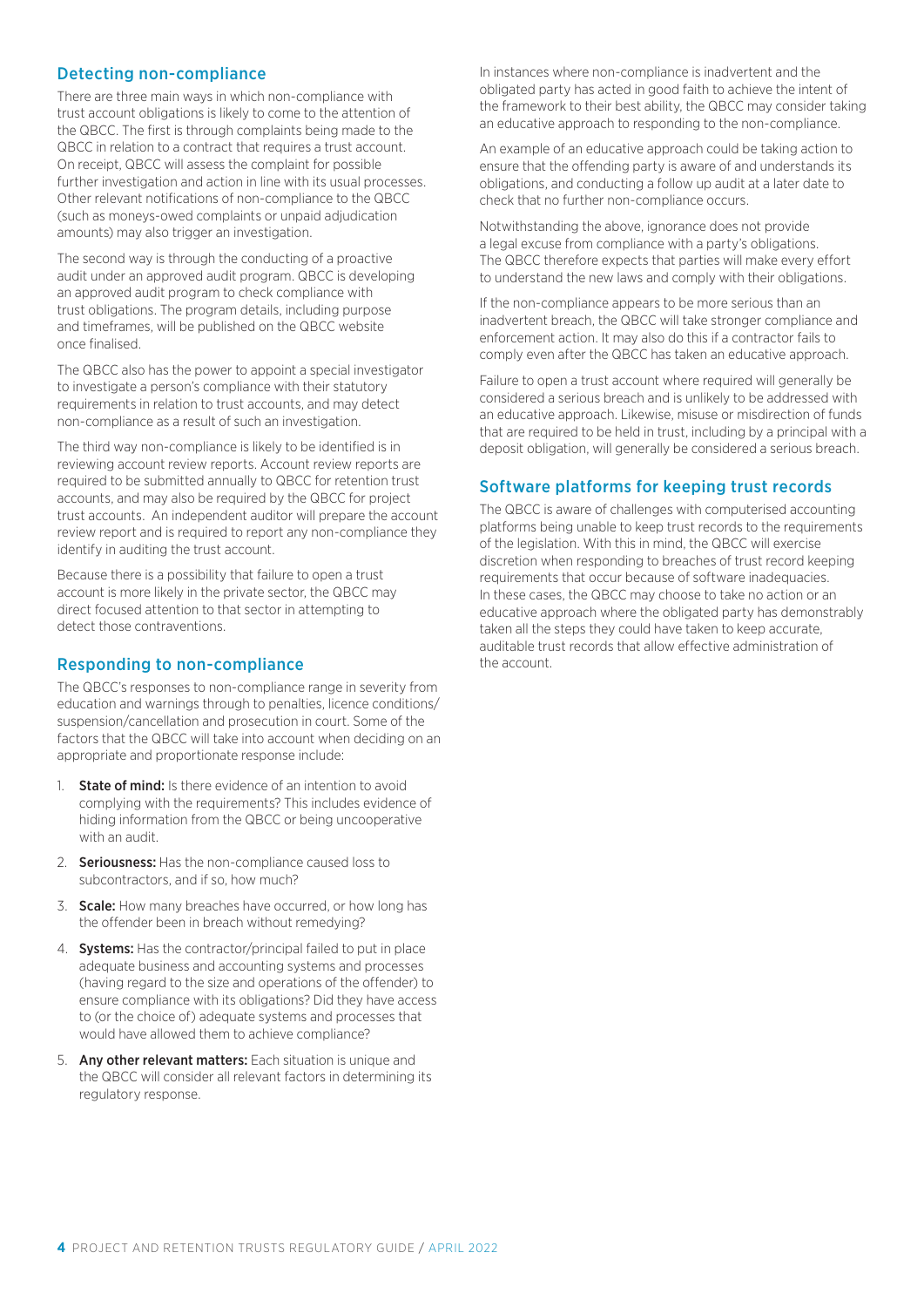#### Possible responses

If the QBCC determines that compliance action is warranted, it will take a proportionate response that it expects is likely to bring the non-compliant party into compliance and serve as a deterrent against future breaches. The table below sets out some common responses to non-compliance and the circumstances when they would be used.

It should be noted that the circumstances detailed for each regulatory response are included for guidance only and are not intended to be applied inflexibly. Not all the factors listed in the 'Circumstances' column are required to be present to indicate that the corresponding response is appropriate. Regulatory responses are determined on a case-by-case basis.

| <b>RESPONSE</b>                                          | <b>CIRCUMSTANCES</b>                                                                                                                                                                                                                                                |
|----------------------------------------------------------|---------------------------------------------------------------------------------------------------------------------------------------------------------------------------------------------------------------------------------------------------------------------|
| <b>Education/informal warning</b>                        | Unintentional conduct<br>$\mathbb{L}$<br>Minor breach; no loss to others<br>2.<br>First offence; breach already remedied or easily remedied<br>3.<br>4. Systems adequate or implemented to best ability having regard to offender's circumstances                   |
| Reprimand<br>(for QBCC licensees only)                   | Careless/negligent conduct<br>Ι.<br>Minor to moderate breach; limited impact on others<br>2.<br>Previous warnings; breach already remedied or easily remedied<br>3.<br>4. Systems adequate or implemented to best ability having regard to offender's circumstances |
| Penalty infringement notice                              | Careless/negligent/willful conduct<br>1.<br>Minor to moderate breach; minor impact on others<br>2.<br>3. Previous warning/s<br>4. Systems may be deficient                                                                                                          |
| Imposing a penalty<br>(for QBCC licensees only)          | Willful or negligent conduct<br>Τ.<br>Moderate breach; loss to affected parties<br>2.<br>Repeated non-compliance<br>3.<br>4. Systems deficient                                                                                                                      |
| Imposed condition<br>(for QBCC licensees only)           | Willful or negligent conduct<br>1.<br>Moderate breach; loss to affected parties<br>2.<br>Repeated non-compliance; breaches likely to be remedied with QBCC oversight<br>3.<br>4. Systems deficient                                                                  |
| Licence suspension<br>(for QBCC licensees only)          | Willful or negligent conduct<br>Τ.<br>Significant non-compliance causing loss to subcontractors<br>2.<br>3. Further non-compliance and ongoing loss to subcontractors likely<br>4. Systems deficient                                                                |
| <b>Licence cancellation</b><br>(for QBCC licensees only) | 1. Willful or negligent conduct<br>Significant non-compliance causing loss to subcontractors<br>2.<br>3. Failure to rectify breach/es following suspension; further non-compliance and ongoing<br>loss to subcontractors likely<br>4. Systems deficient or absent   |
| Prosecution                                              | Willful conduct<br>$\mathbb{L}$<br>Significant non-compliance causing substantial loss to subcontractors<br>2.<br>3. Previous breaches<br>4. Systems deficient or absent                                                                                            |